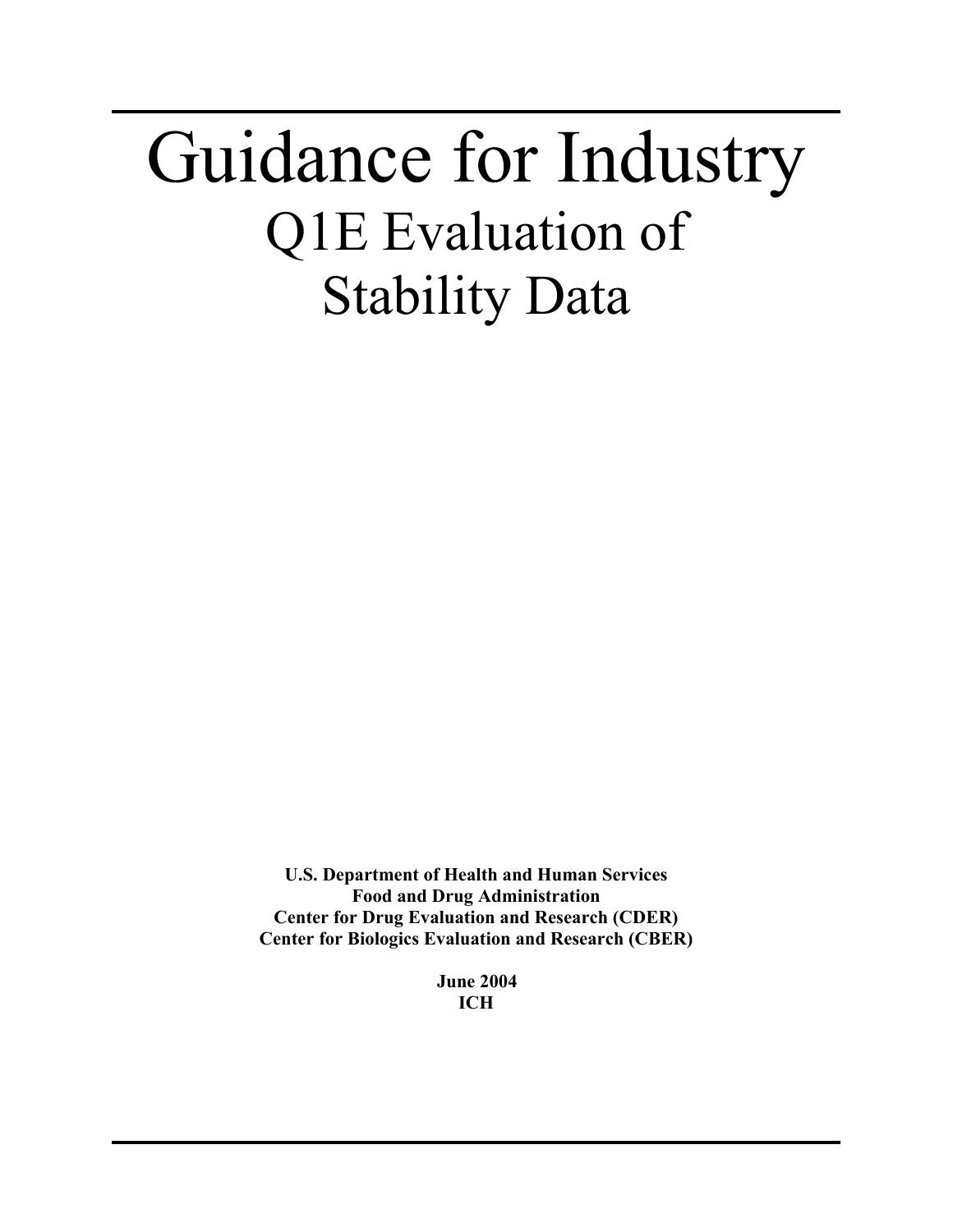# Guidance for Industry Q1E Evaluation of Stability Data

*Additional copies are available from:*

*Office of Training and Communication Division of Drug Information, HFD-240 Center for Drug Evaluation and Research Food and Drug Administration 5600 Fishers Lane Rockville, MD 20857 (Tel) 301-827-4573 http://www.fda.gov/cder/guidance/index.htm*

*Office of Communication, Training, and Manufacturers Assistance, HFM-40 Center for Biologics Evaluation and Research Food and Drug Administration 1401 Rockville Pike, Rockville, MD 20852-1448 http://www.fda.gov/cber/guidelines.htm. (Tel) Voice Information System at 800-835-4709 or 301-827-1800*

**U.S. Department of Health and Human Services Food and Drug Administration Center for Drug Evaluation and Research (CDER) Center for Biologics Evaluation and Research (CBER)**

> **June 2004 ICH**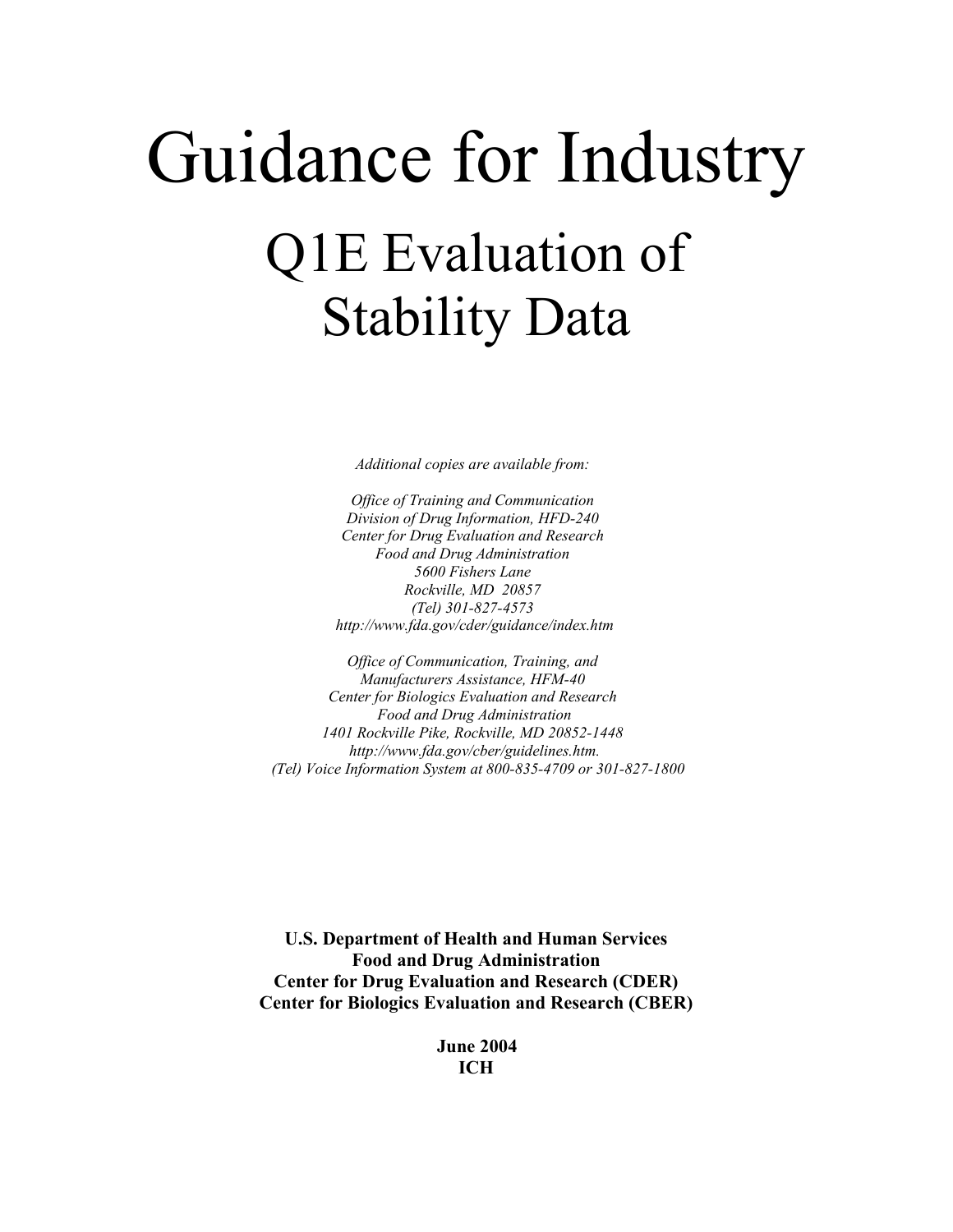## **TABLE OF CONTENTS**

| I.        |                |                                                                                              |  |
|-----------|----------------|----------------------------------------------------------------------------------------------|--|
|           |                |                                                                                              |  |
|           | A.             |                                                                                              |  |
| <b>B.</b> |                |                                                                                              |  |
|           | $\mathbf{C}$ . |                                                                                              |  |
|           | D.             | Data Evaluation for Retest Period or Shelf Life Estimation for Drug Substances or Products   |  |
|           |                |                                                                                              |  |
|           | Е.             | Data Evaluation for Retest Period or Shelf Life Estimation for Drug Substances or Products   |  |
|           |                |                                                                                              |  |
|           | F.             |                                                                                              |  |
|           |                | Appendix A: Decision Tree for Data Evaluation for Retest Period or Shelf Life Estimation for |  |
|           |                |                                                                                              |  |
|           |                | Appendix B: Examples of Statistical Approaches to Stability Data Analysis  11                |  |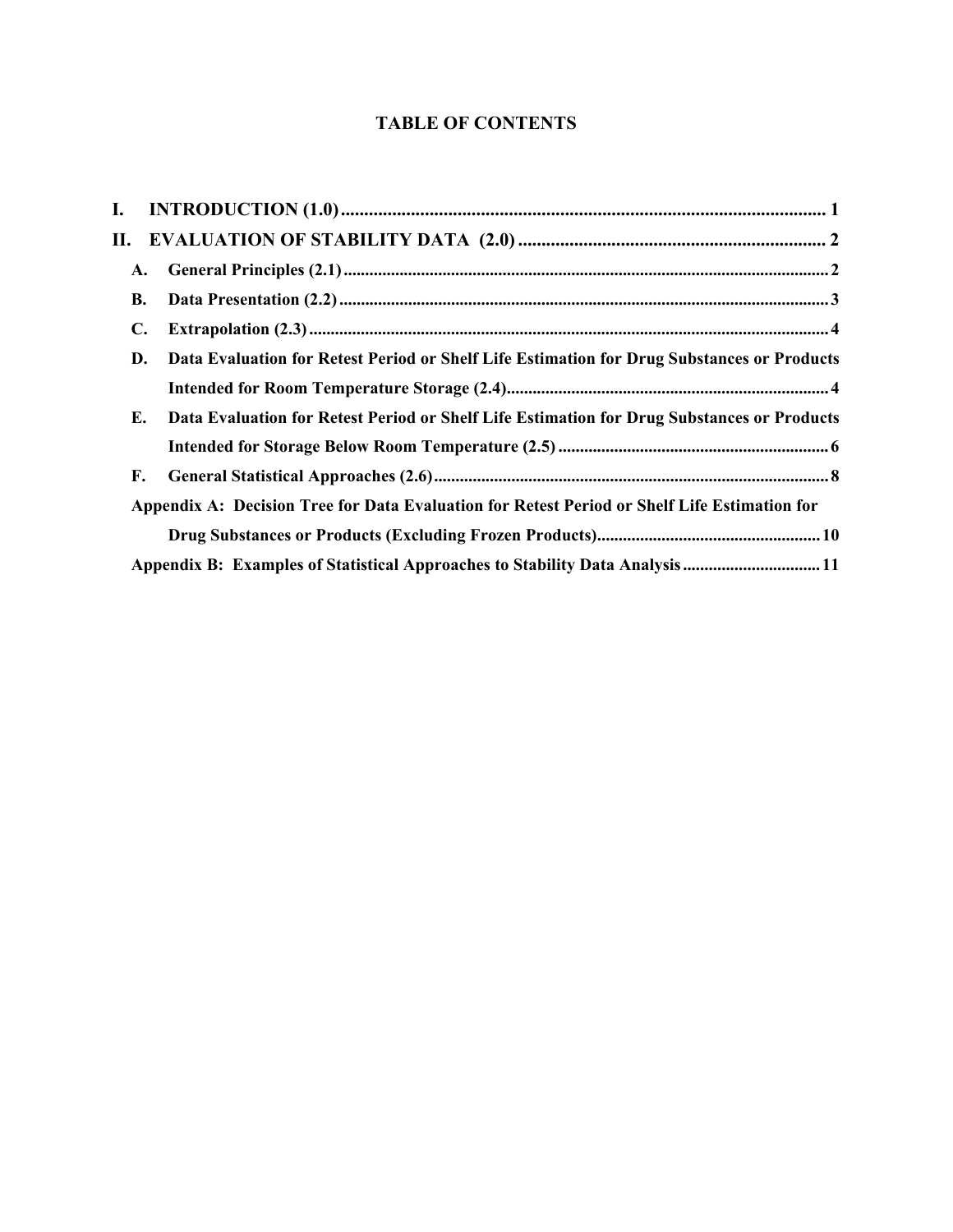## **Guidance for Industry1 Q1E Evaluation of Stability Data**

This guidance represents the Food and Drug Administration's (FDA's) current thinking on this topic. It does not create or confer any rights for or on any person and does not operate to bind FDA or the public. An alternative approach may be used if such approach satisfies the requirements of the applicable statutes and regulations. If you want to discuss an alternative approach, contact the FDA staff responsible for implementing this guidance. If you cannot identify the appropriate FDA staff, call the appropriate number listed on the title page of this guidance.

## **I. INTRODUCTION**  $(1.0)^2$

 $\overline{a}$ 

This guidance provides recommendations on how to use stability data generated in accordance with the principles detailed in the ICH guidance Q1A(R2) *Stability Testing of New Drug Substances and Products* (parent guidance) to propose a retest period or shelf life in a registration application. This guidance describes when and how extrapolation can be considered when proposing a retest period for a drug substance or a shelf life for a drug product that extends beyond the period covered by available data from the stability study under the long-term storage condition (long-term data).

FDA's guidance documents, including this guidance, do not establish legally enforceable responsibilities. Instead, guidances describe the Agency's current thinking on a topic and should be viewed only as recommendations, unless specific regulatory or statutory requirements are cited. The use of the word *should* in Agency guidances means that something is suggested or recommended, but not required.

The recommendations in the evaluation and statistical analysis of stability data provided in the parent guidance are brief in nature and limited in scope. The parent guidance states that regression analysis is an appropriate approach to analyzing quantitative stability data for retest

<sup>&</sup>lt;sup>1</sup> This guidance was developed within the Expert Working Group (Quality) of the International Conference on Harmonisation of Technical Requirements for Registration of Pharmaceuticals for Human Use (ICH) and has been subject to consultation by the regulatory parties, in accordance with the ICH process. This document has been endorsed by the ICH Steering Committee at *Step 4* of the ICH process, February 2003. At *Step 4* of the process, the final draft is recommended for adoption to the regulatory bodies of the European Union, Japan, and the United States.

<sup>&</sup>lt;sup>2</sup> Arabic numbers reflect the organizational breakdown in the document endorsed by the ICH Steering Committee at Step 4 of the ICH process, February 2003.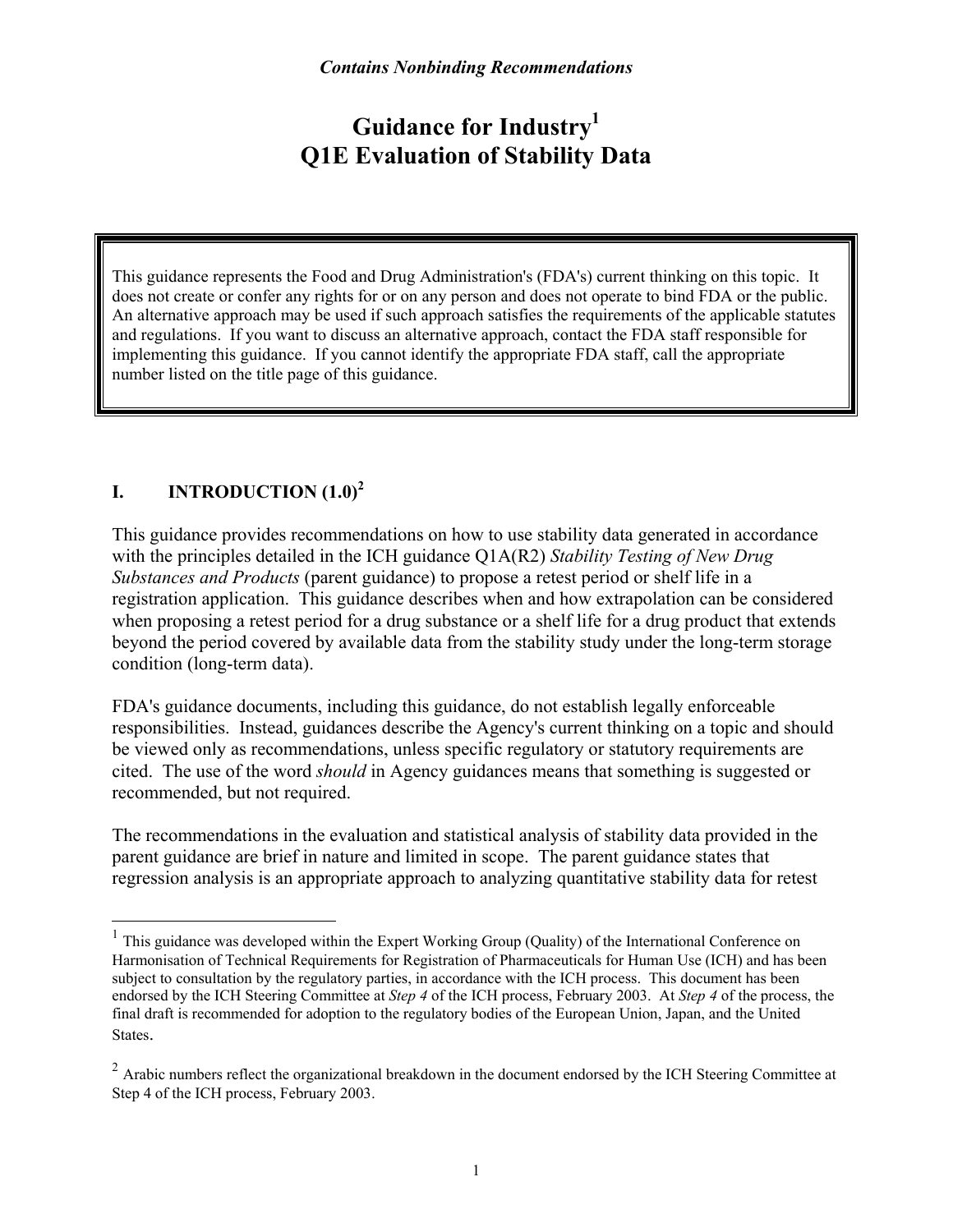period or shelf life estimation and recommends that a statistical test for batch poolability be performed using a level of significance of 0.25. However, the parent guidance includes few details and does not cover situations where multiple factors are involved in a full- or reduceddesign study. This guidance expands the recommendations presented in the evaluation sections of the parent guidance.

This guidance covers:

- The evaluation of stability data that should be submitted in registration applications for new molecular entities and associated drug products.
- Recommendations on the establishment of retest periods and shelf lives for drug substances and drug products intended for storage at or below *room temperature*.\*
- Stability studies using single- or multi-factor designs and full or reduced designs.

\***Note:** The term *room temperature* refers to the general customary environment and should not be inferred to be the storage statement for labeling.

ICH Q6A and Q6B should be consulted for recommendations on the setting and justification of acceptance criteria, and ICH Q1D should be referenced for recommendations on the use of fullversus reduced-design studies.

## **II. EVALUATION OF STABILITY DATA (2.0)**

#### **A. General Principles (2.1)**

The design and execution of formal stability studies should follow the principles outlined in the parent guidance. The purpose of a stability study is to establish, based on testing a minimum of three batches of the drug substance or product, a retest period or shelf life and label storage instructions applicable to all future batches manufactured and packaged under similar circumstances. The degree of variability of individual batches affects the confidence that a future production batch will remain within acceptance criteria throughout its retest period or shelf life.

Although normal manufacturing and analytical variations are to be expected, it is important that the drug product be formulated with the intent to provide 100 percent of the labeled amount of the drug substance at the time of batch release. If the assay values of the batches used to support the registration application are higher than 100 percent of label claim at the time of batch release, after taking into account manufacturing and analytical variations, the shelf life proposed in the application can be overestimated. On the other hand, if the assay value of a batch is lower than 100 percent of label claim at the time of batch release, it might fall below the lower acceptance criterion before the end of the proposed shelf life.

A systematic approach should be adopted in the presentation and evaluation of the stability information. The stability information should include, as appropriate, results from the physical, chemical, biological, and microbiological tests, including those related to particular attributes of the dosage form (for example, dissolution rate for solid oral dosage forms). The adequacy of the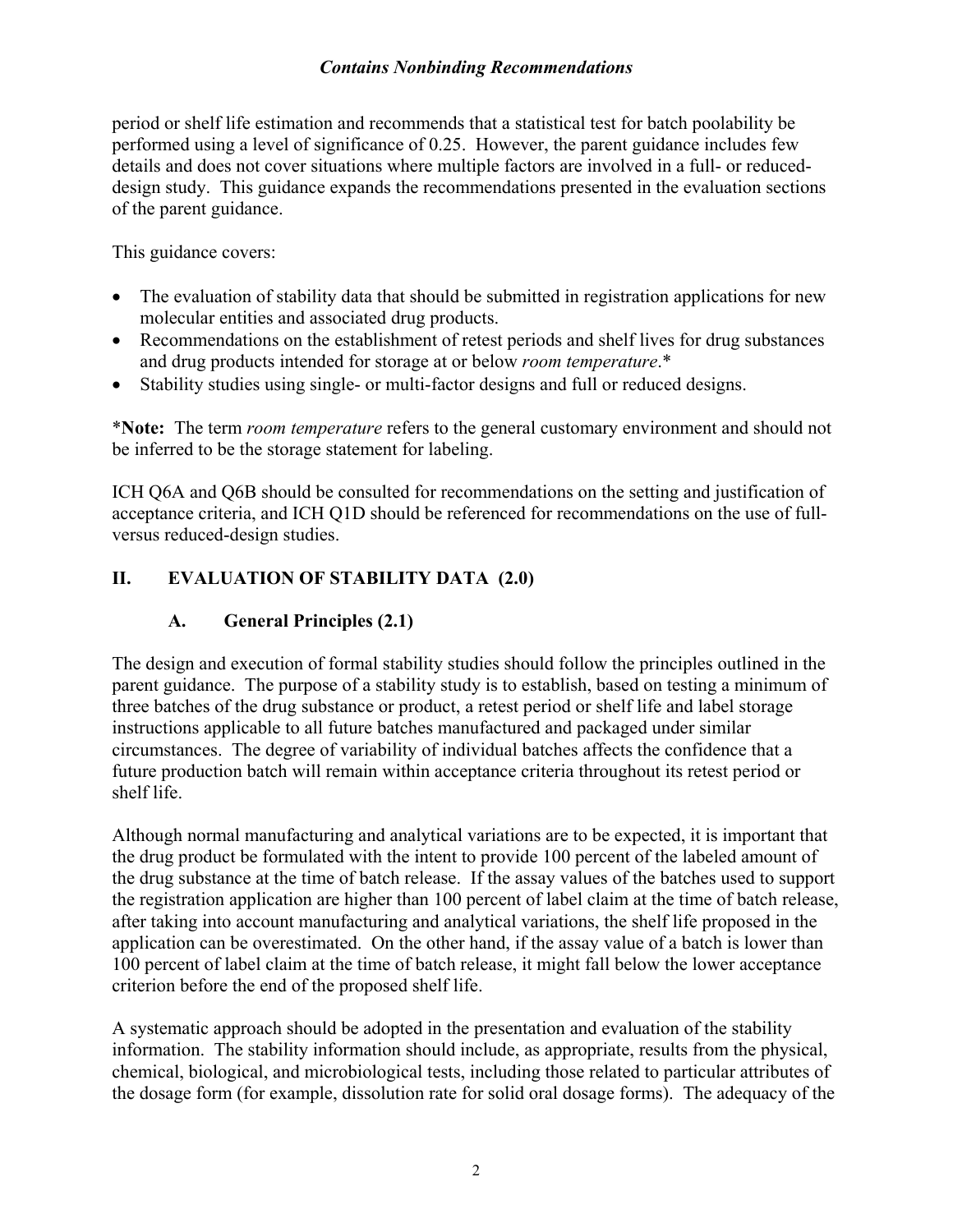mass balance should be assessed. Factors that can cause an apparent lack of mass balance should be considered, including, for example, the mechanisms of degradation and the stabilityindicating capability and inherent variability of the analytical procedures.

The basic concepts of stability data evaluation are the same for single- versus multi-factor studies and for full- versus reduced-design studies. Data from formal stability studies and, as appropriate, supporting data should be evaluated to determine the critical quality attributes likely to influence the quality and performance of the drug substance or product. Each attribute should be assessed separately, and an overall assessment should be made of the findings for the purpose of proposing a retest period or shelf life. The retest period or shelf life proposed should not exceed that predicted for any single attribute.

The decision tree in Appendix A outlines a stepwise approach to stability data evaluation and when and how much extrapolation can be considered for a proposed retest period or shelf life. Appendix B provides (1) information on how to analyze long-term data for appropriate quantitative test attributes from a study with a multi-factor, full, or reduced design, (2) information on how to use regression analysis for retest period or shelf life estimation, and (3) examples of statistical procedures to determine poolability of data from different batches or other factors. Additional guidance can be found in the references listed; however, the examples and references do not cover all applicable statistical approaches.

In general, certain quantitative chemical attributes (e.g., assay, degradation products, preservative content) for a drug substance or product can be assumed to follow zero-order kinetics during long-term storage (Carstensen 1977). Data for these attributes are therefore amenable to the type of statistical analysis described in Appendix B, including linear regression and poolability testing. Although the kinetics of other quantitative attributes (e.g., pH, dissolution) is generally not known, the same statistical analysis can be applied, if appropriate. Qualitative attributes and microbiological attributes are not amenable to this kind of statistical analysis.

The recommendations on statistical approaches in this guidance are not intended to imply that use of statistical evaluation is preferred when it can be justified to be unnecessary. However, statistical analysis can be useful in supporting the extrapolation of retest periods or shelf lives in certain situations and can be critical in verifying the proposed retest periods or shelf lives in other cases.

#### **B. Data Presentation (2.2)**

Data for all attributes should be presented in an appropriate format (e.g., tabular, graphical, narrative) and an evaluation of such data should be included in the application. The values of quantitative attributes at all time points should be reported as measured (e.g., assay as percent of label claim). If a statistical analysis is performed, the procedure used and the assumptions underlying the model should be stated and justified. A tabulated summary of the outcome of statistical analysis and/or graphical presentation of the long-term data should be included.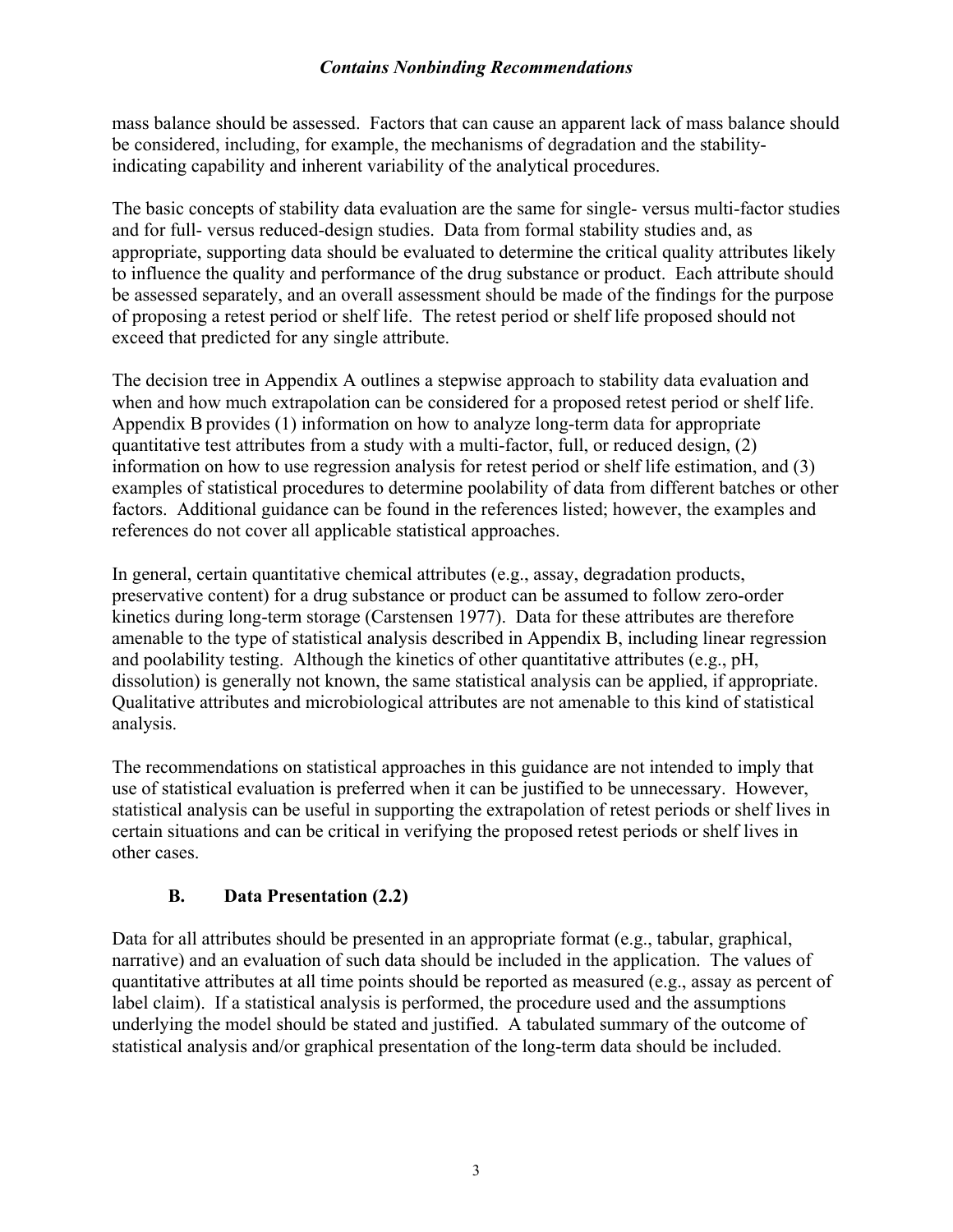## **C. Extrapolation (2.3)**

Extrapolation is the practice of using a known data set to infer information about future data. Extrapolation to extend the retest period or shelf life beyond the period covered by long-term data can be proposed in the application, particularly if no significant change is observed at the accelerated condition. Whether extrapolation of stability data is appropriate depends on the extent of knowledge about the change pattern, the goodness of fit of any mathematical model, and the existence of relevant supporting data. Any extrapolation should be performed in such a way that the extended retest period or shelf life will be valid for a future batch released with test results close to the release acceptance criteria.

An extrapolation of stability data assumes that the same change pattern will continue to apply beyond the period covered by long-term data. The correctness of the assumed change pattern is critical when extrapolation is considered. When estimating a regression line or curve to fit the long-term data, the data themselves provide a check on the correctness of the assumed change pattern, and statistical methods can be applied to test the goodness of fit of the data to the assumed line or curve. No such internal check is possible beyond the period covered by longterm data. Thus, a retest period or shelf life granted on the basis of extrapolation should always be verified by additional long-term stability data as soon as these data become available. Care should be taken to include in the protocol for commitment batches a time point that corresponds to the end of the extrapolated retest period or shelf life.

#### **D. Data Evaluation for Retest Period or Shelf Life Estimation for Drug Substances or Products Intended for Room Temperature Storage (2.4)**

A systematic evaluation of the data from formal stability studies should be performed as illustrated in this section. Stability data for each attribute should be assessed sequentially. For drug substances or products intended for storage at room temperature, the assessment should begin with any significant change at the accelerated condition and, if appropriate, at the intermediate condition, and progress through the trends and variability of the long-term data. The circumstances are delineated under which extrapolation of retest period or shelf life beyond the period covered by long-term data can be appropriate. A decision tree is provided in Appendix A as an aid.

## *1. No significant change at accelerated condition (2.4.1)*

Where no significant change occurs at the accelerated condition, the retest period or shelf life would depend on the nature of the long-term and accelerated data.

> a. Long-term and accelerated data showing little or no change over time and little or no variability (2.4.1.1)

Where the long-term data and accelerated data for an attribute show little or no change over time and little or no variability, it might be apparent that the drug substance or product will remain well within the acceptance criteria for that attribute during the proposed retest period or shelf life. In these circumstances, a statistical analysis is normally considered unnecessary but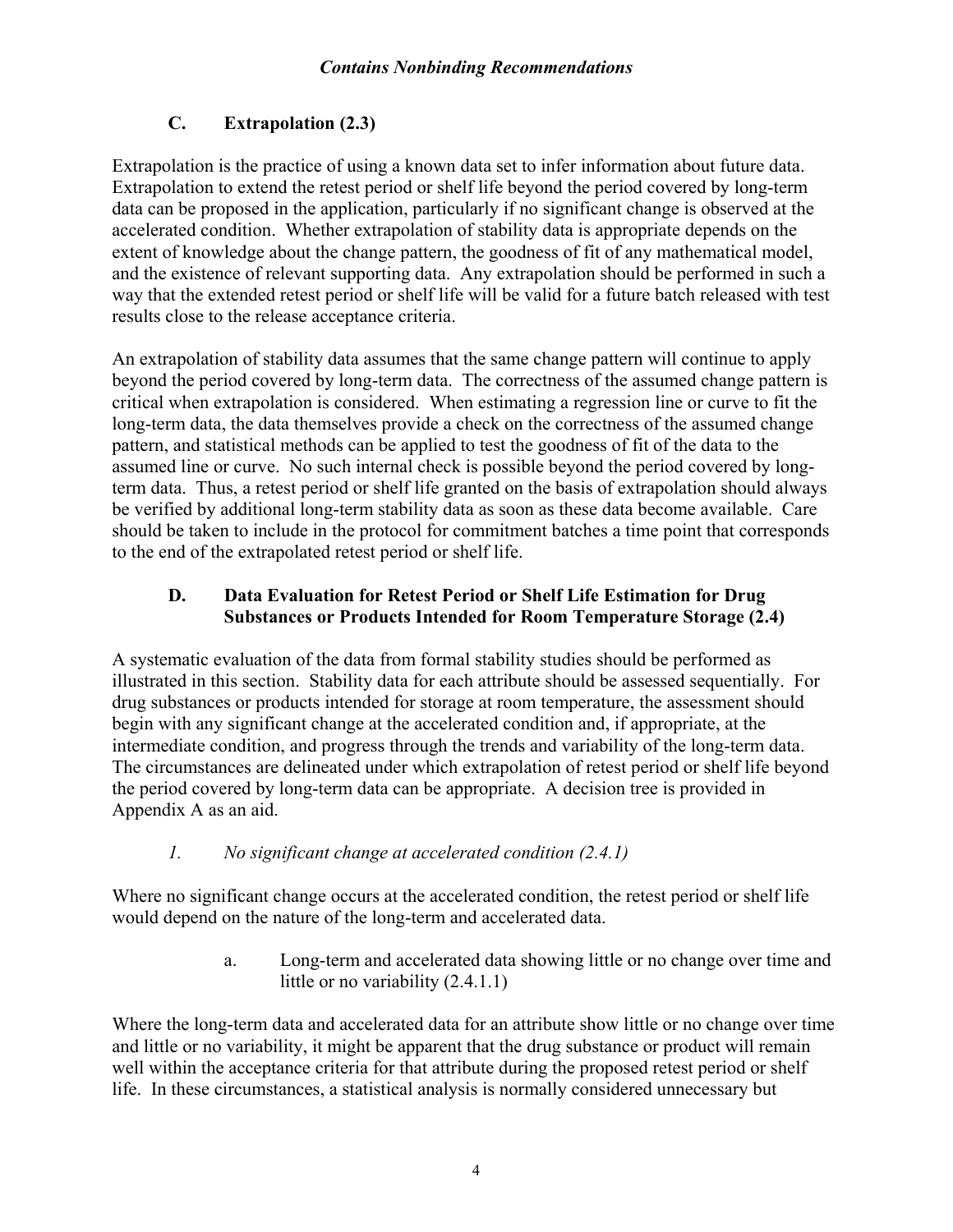justification for the omission should be provided. Justification can include a discussion of the change pattern or lack of change, relevance of the accelerated data, mass balance, and/or other supporting data as described in the parent guidance. Extrapolation of the retest period or shelf life beyond the period covered by long-term data can be proposed. The proposed retest period or shelf life can be up to twice as long as, but should not be more than 12 months beyond, the period covered by long-term data.

> b. Long-term or accelerated data showing change over time and/or variability (2.4.1.2)

If the long-term or accelerated data for an attribute show change over time and/or variability within a factor or among factors, statistical analysis of the long-term data can be useful in establishing a retest period or shelf life. Where there are differences in stability observed among batches or among other factors (e.g., strength, container size, and/or fill) or factor combinations (e.g., strength-by-container size and/or fill) that preclude the combining of data, the proposed retest period or shelf life should not exceed the shortest period supported by any batch, other factor, or factor combination. Alternatively, where the differences are readily attributed to a particular factor (e.g., strength), different shelf lives can be assigned to different levels within the factor (e.g., different strengths). A discussion should be provided to address the cause for the differences and the overall significance of such differences on the product. Extrapolation beyond the period covered by long-term data can be proposed; however, the extent of extrapolation would depend on whether long-term data for the attribute are amenable to statistical analysis.

• Data not amenable to statistical analysis

Where long-term data are not amenable to statistical analysis, but relevant supporting data are provided, the proposed retest period or shelf life can be up to one-and-a-half times as long as, but should not be more than 6 months beyond, the period covered by long-term data. Relevant supporting data include satisfactory long-term data from development batches that are (1) made with a closely related formulation to, (2) manufactured on a smaller scale than, or (3) packaged in a container closure system similar to, that of the primary stability batches.

• Data amenable to statistical analysis

If long-term data are amenable to statistical analysis but no analysis is performed, the extent of extrapolation should be the same as when data are not amenable to statistical analysis. However, if a statistical analysis is performed, it can be appropriate to propose a retest period or shelf life of up to twice as long as, but not more than 12 months beyond, the period covered by long-term data, when the proposal is backed by the result of the analysis and relevant supporting data.

#### *2. Significant change at accelerated condition (2.4.2)*

Where significant change\* occurs at the accelerated condition, the retest period or shelf life will depend on the outcome of stability testing at the intermediate condition, as well as at the longterm condition.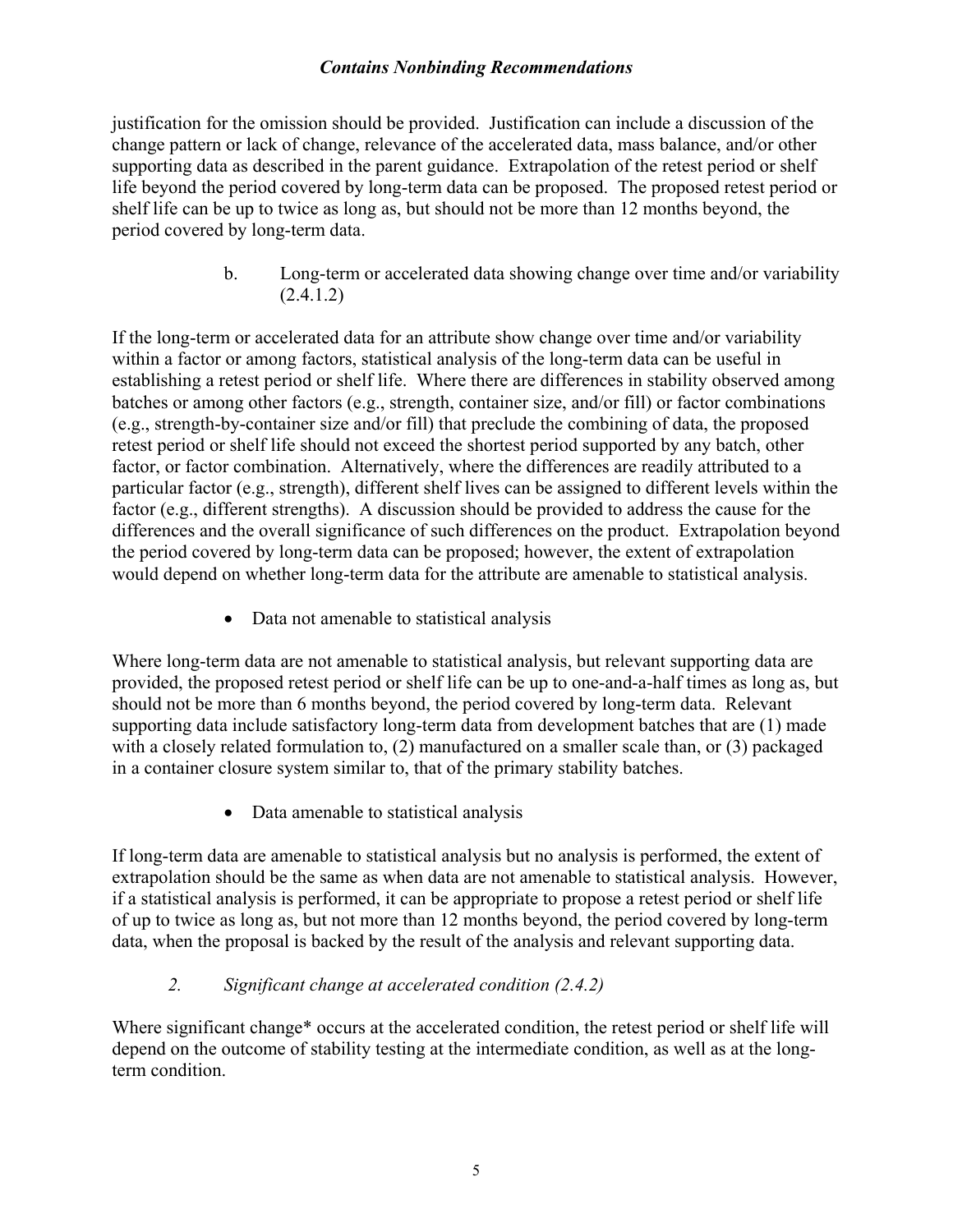**\*Note:** The following physical changes can be expected to occur at the accelerated condition and would not be considered significant change that calls for intermediate testing if there is no other significant change:

- Softening of a suppository that is designed to melt at 37<sup>o</sup>C, if the melting point is clearly demonstrated.
- Failure to meet acceptance criteria for dissolution for 12 units of a gelatin capsule or gelcoated tablet if the failure can be unequivocally attributed to cross-linking.

However, if phase separation of a semi-solid dosage form occurs at the accelerated condition, testing at the intermediate condition should be performed. Potential interaction effects should also be considered in establishing that there is no other significant change.

a. No significant change at intermediate condition (2.4.2.1)

If there is no significant change at the intermediate condition, extrapolation beyond the period covered by long-term data can be proposed; however, the extent of extrapolation would depend on whether long-term data for the attribute are amenable to statistical analysis.

• Data not amenable to statistical analysis

When the long-term data for an attribute are not amenable to statistical analysis, the proposed retest period or shelf life can be up to 3 months beyond the period covered by long-term data, if backed by relevant supporting data.

• Data amenable to statistical analysis

When the long-term data for an attribute are amenable to statistical analysis but no analysis is performed, the extent of extrapolation should be the same as when data are not amenable to statistical analysis. However, if a statistical analysis is performed, the proposed retest period or shelf life can be up to one-and-half times as long as, but should not be more than 6 months beyond, the period covered by long-term data, when backed by statistical analysis and relevant supporting data.

b. Significant change at intermediate condition (2.4.2.2)

Where significant change occurs at the intermediate condition, the proposed retest period or shelf life should not exceed the period covered by long-term data. In addition, a retest period or shelf life shorter than the period covered by long-term data can be appropriate.

#### **E. Data Evaluation for Retest Period or Shelf Life Estimation for Drug Substances or Products Intended for Storage Below Room Temperature (2.5)**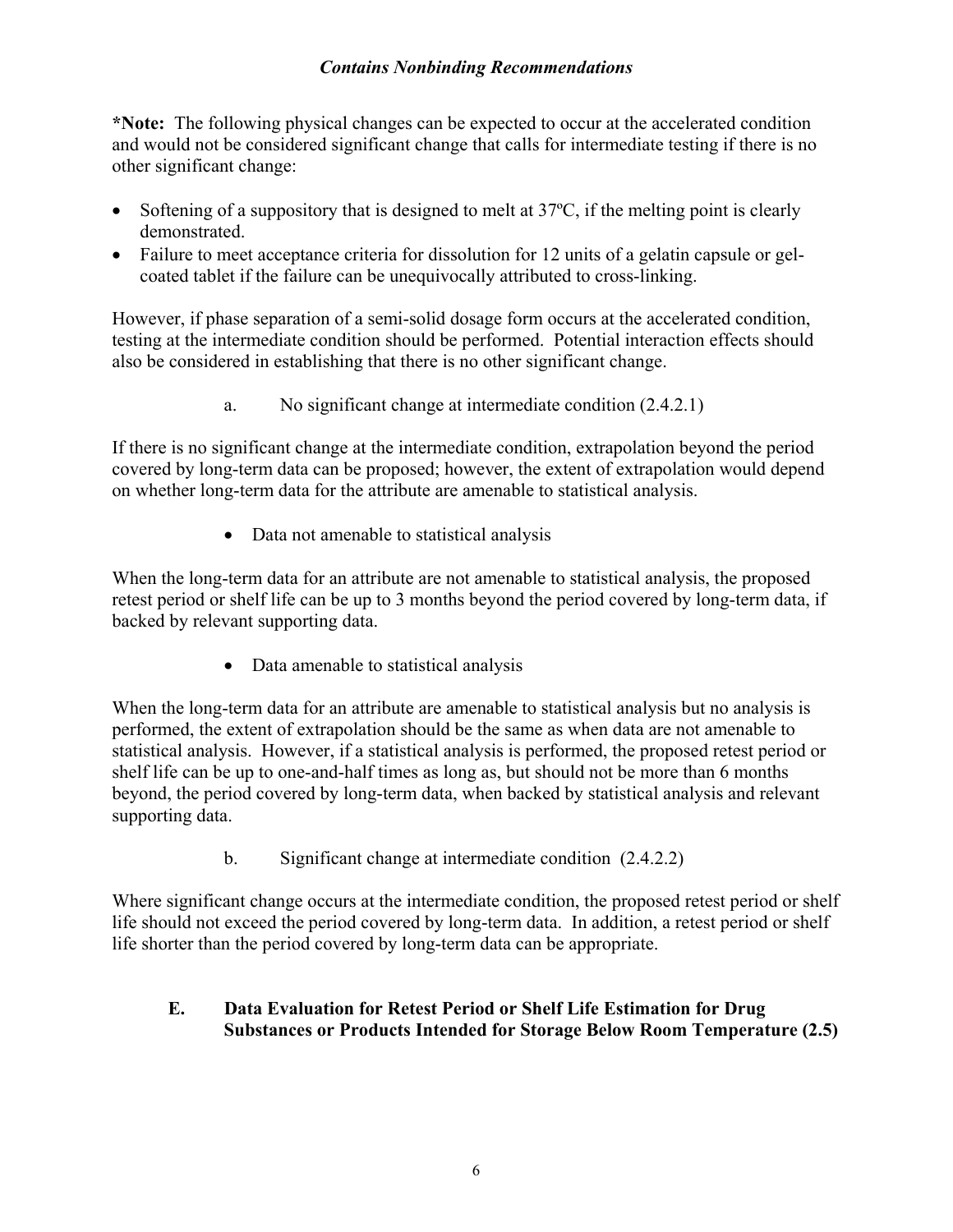#### *1. Drug substances or products intended for storage in a refrigerator (2.5.1)*

Data from drug substances or products intended to be stored in a refrigerator should be assessed according to the same principles as described in section II.D for drug substances or products intended for room temperature storage, except where explicitly noted in the section below. The decision tree in Appendix A can be used as an aid.

a. No significant change at accelerated condition (2.5.1.1)

Where no significant change occurs at the accelerated condition, extrapolation of retest period or shelf life beyond the period covered by long-term data can be proposed based on the principles outlined in section II.D.1, except that the extent of extrapolation should be more limited.

If the long-term and accelerated data show little change over time and little variability, the proposed retest period or shelf life can be up to one-and-a-half times as long as, but should not be more than 6 months beyond, the period covered by long-term data normally without the support of statistical analysis.

Where the long-term or accelerated data show change over time and/or variability, the proposed retest period or shelf life can be up to 3 months beyond the period covered by long-term data if (1) the long-term data are amenable to statistical analysis but a statistical analysis is not performed, or (2) the long-term data are not amenable to statistical analysis but relevant supporting data are provided.

Where the long-term or accelerated data show change over time and/or variability, the proposed retest period or shelf life can be up to one-and-a-half times as long as, but should not be more than 6 months beyond, the period covered by long-term data if (1) the long-term data are amenable to statistical analysis and a statistical analysis is performed, and (2) the proposal is backed by the result of the analysis and relevant supporting data.

b. Significant change at accelerated condition (2.5.1.2)

If significant change occurs between 3 and 6 months' testing at the accelerated storage condition, the proposed retest period or shelf life should be based on the long-term data. Extrapolation is not considered appropriate. In addition, a retest period or shelf life shorter than the period covered by long-term data could be appropriate. If the long-term data show variability, verification of the proposed retest period or shelf life by statistical analysis can be appropriate.

If significant change occurs within the first 3 months' testing at the accelerated storage condition, the proposed retest period or shelf life should be based on long-term data. Extrapolation is not considered appropriate. A retest period or shelf life shorter than the period covered by long-term data could be appropriate. If the long-term data show variability, verification of the proposed retest period or shelf life by statistical analysis can be appropriate. In addition, a discussion should be provided to address the effect of short-term excursions outside the label storage condition (e.g., during shipping or handling). This discussion can be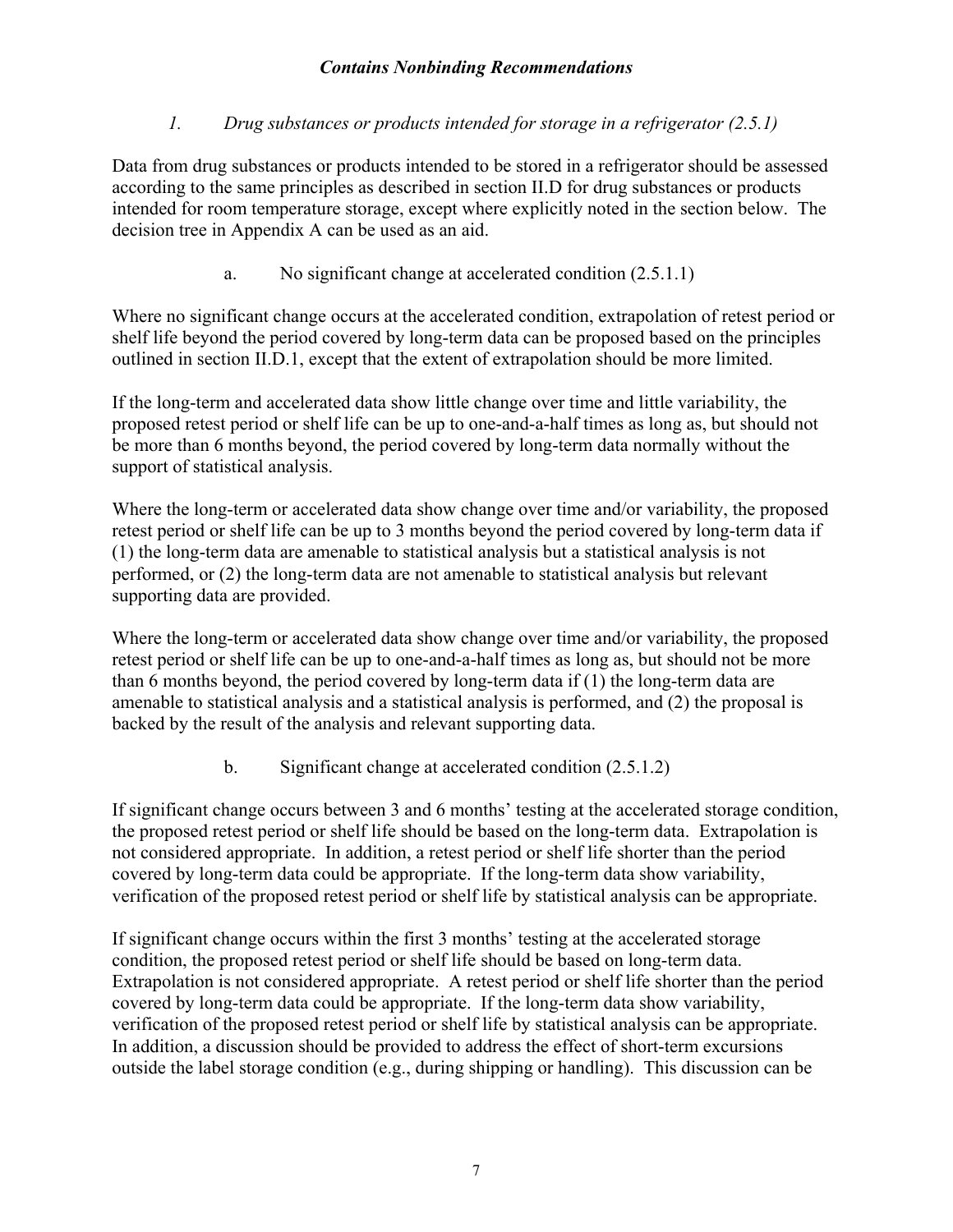supported, if appropriate, by further testing on a single batch of the drug substance or product at the accelerated condition for a period shorter than 3 months.

## *2. Drug substances or products intended for storage in a freezer (2.5.2)*

For drug substances or products intended for storage in a freezer, the retest period or shelf life should be based on long-term data. In the absence of an accelerated storage condition for drug substances or products intended to be stored in a freezer, testing on a single batch at an elevated temperature (e.g.,  $5^{\circ}C \pm 3^{\circ}C$  or  $25^{\circ}C \pm 2^{\circ}C$ ) for an appropriate time period should be conducted to address the effect of short-term excursions outside the proposed label storage condition (e.g., during shipping or handling).

## *3. Drug substances or products intended for storage below -20°C (2.5.3)*

For drug substances or products intended for storage below -20°C, the retest period or shelf life should be based on long-term data and should be assessed on a case-by-case basis.

## **F. General Statistical Approaches (2.6)**

Where applicable, an appropriate statistical method should be employed to analyze the long-term primary stability data in an original application. The purpose of this analysis is to establish, with a high degree of confidence, a retest period or shelf life during which a quantitative attribute will remain within acceptance criteria for all future batches manufactured, packaged, and stored under similar circumstances.

In cases where a statistical analysis was employed to evaluate long-term data due to a change over time and/or variability, the same statistical method should also be used to analyze data from commitment batches to verify or extend the originally approved retest period or shelf life.

Regression analysis is considered an appropriate approach to evaluating the stability data for a quantitative attribute and establishing a retest period or shelf life. The nature of the relationship between an attribute and time will determine whether data should be transformed for linear regression analysis. The relationship can be represented by a linear or nonlinear function on an arithmetic or logarithmic scale. In some cases, a nonlinear regression can better reflect the true relationship.

An appropriate approach to retest period or shelf life estimation is to analyze a quantitative attribute (e.g., assay, degradation products) by determining the earliest time at which the 95 percent confidence limit for the mean intersects the proposed acceptance criterion.

For an attribute known to decrease with time, the lower one-sided 95 percent confidence limit should be compared to the acceptance criterion. For an attribute known to increase with time, the upper one-sided 95 percent confidence limit should be compared to the acceptance criterion. For an attribute that can either increase or decrease, or whose direction of change is not known, two-sided 95 percent confidence limits should be calculated and compared to the upper and lower acceptance criteria.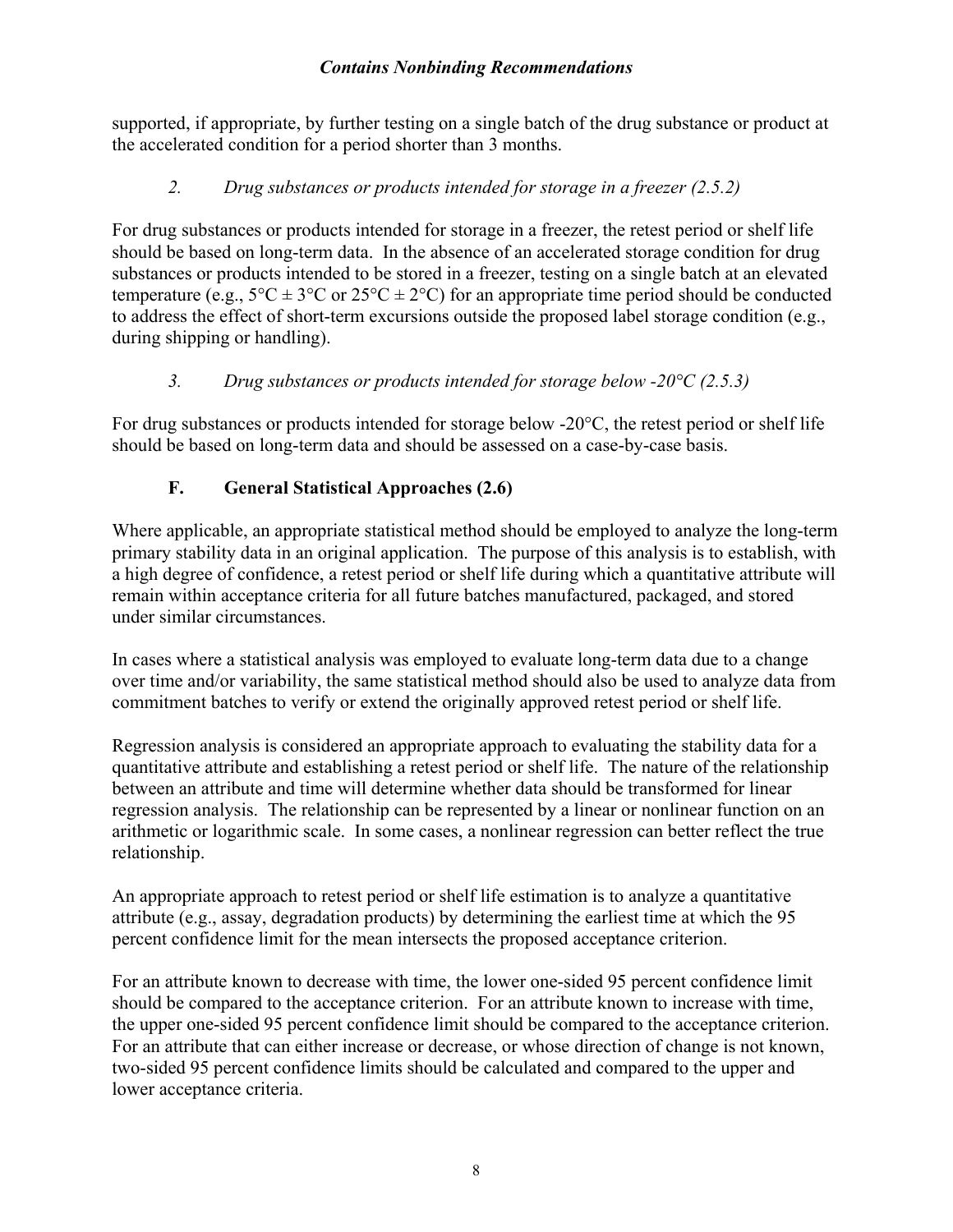The statistical method used for data analysis should take into account the stability study design to provide a valid statistical inference for the estimated retest period or shelf life. The approach described above can be used to estimate the retest period or shelf life for a single batch or for multiple batches when the data are combined after an appropriate statistical test. Examples of statistical approaches to the analysis of stability data from single or multi-factor, full- or reduceddesign studies are included in Appendix B. References to current literature sources can be found in Appendix B.6.

#### **APPENDICES (3)**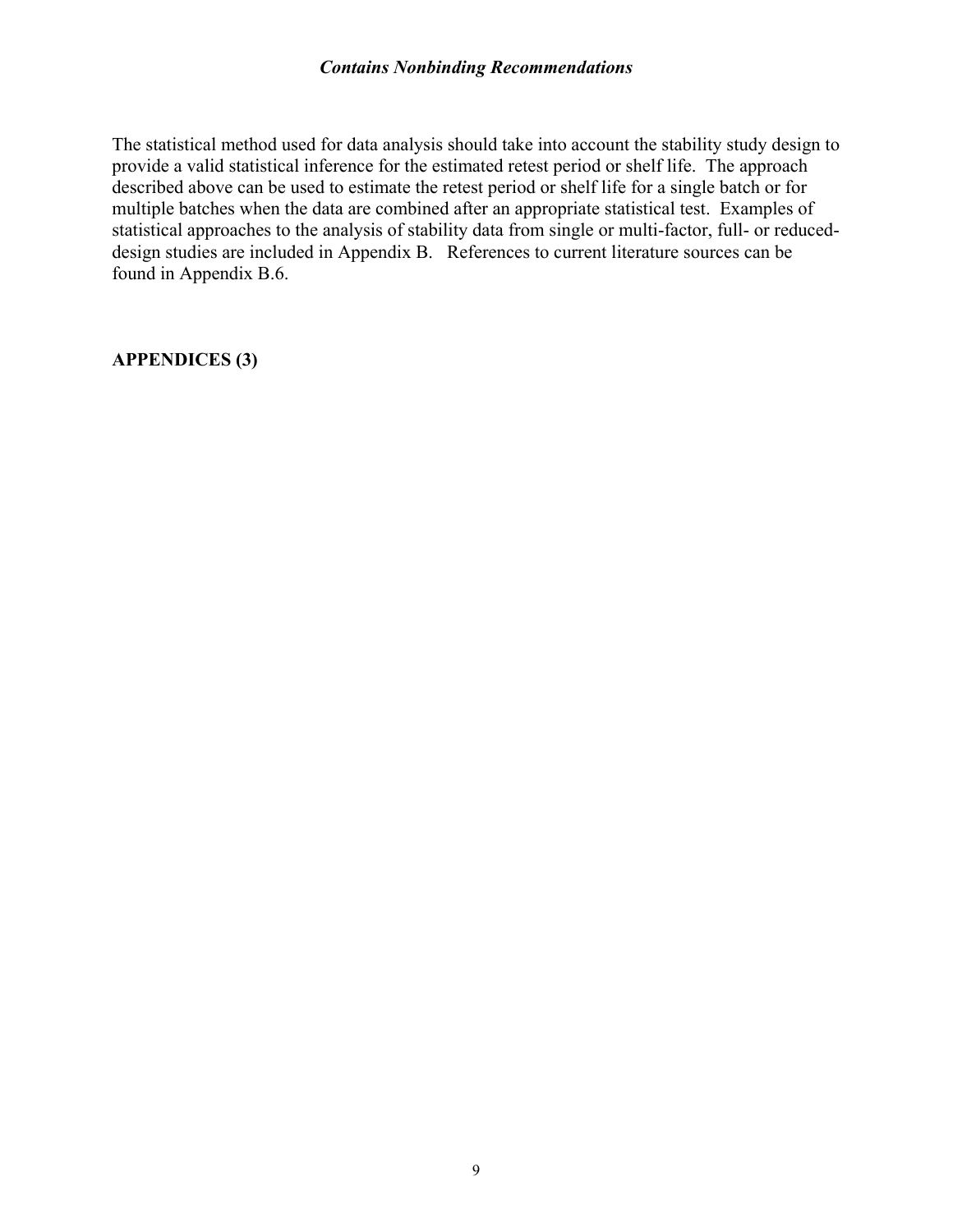

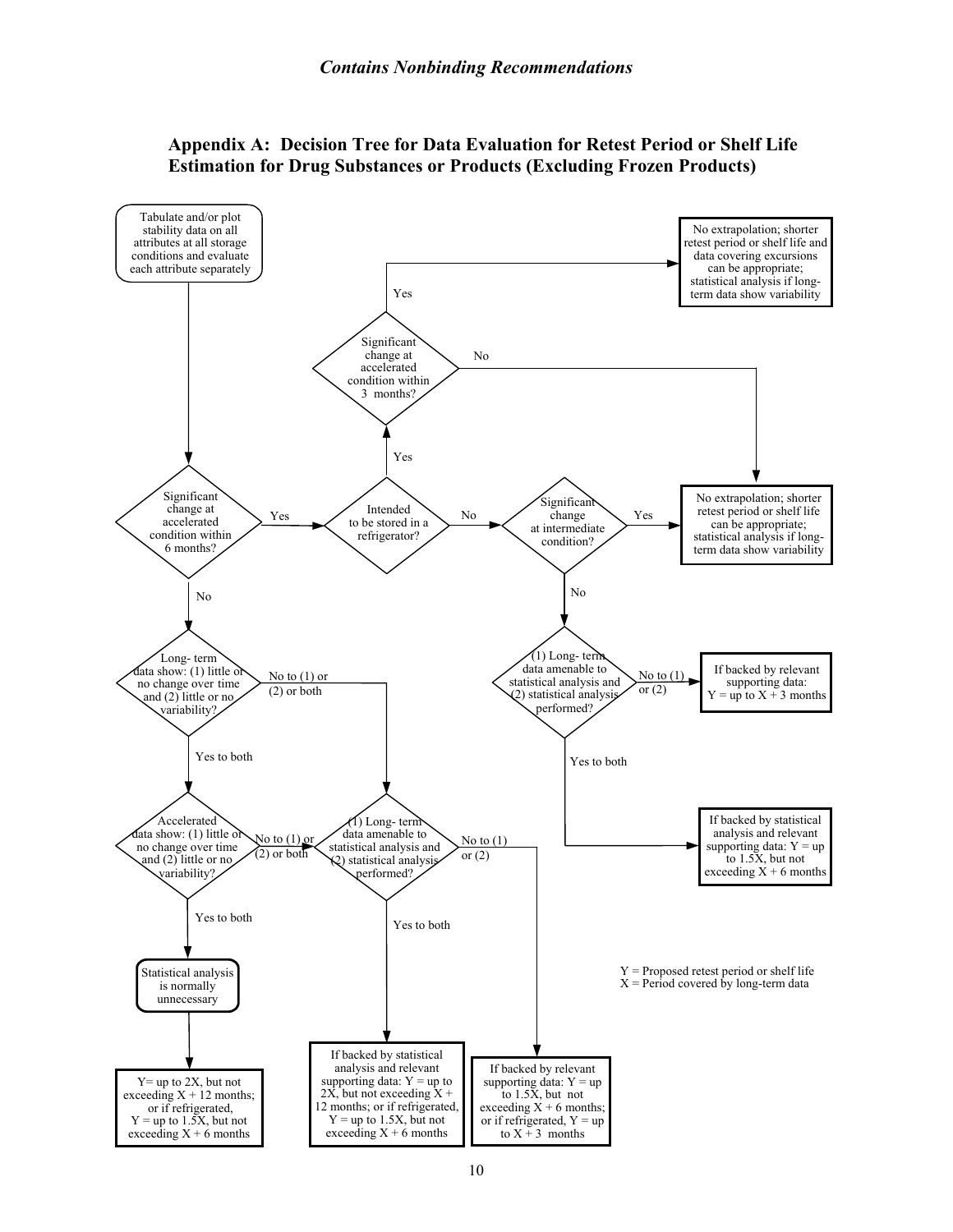#### **Appendix B: Examples of Statistical Approaches to Stability Data Analysis**

Linear regression, poolability tests, and statistical modeling, described below, are examples of statistical methods and procedures that can be used in the analysis of stability data that are amenable to statistical analysis for a quantitative attribute for which there is a proposed acceptance criterion.

#### **B.1 Data Analysis for a Single Batch**

In general, the relationship between certain quantitative attributes and time is assumed to be linear(Carstensen 1977). Figure 1 (page 18) shows the regression line for assay of a drug product with upper and lower acceptance criteria of 105 percent and 95 percent of label claim, respectively, with 12 months of long-term data and a proposed shelf life of 24 months. In this example, two-sided 95 percent confidence limits for the mean are applied because it is not known ahead of time whether the assay would increase or decrease with time (e.g., in the case of an aqueous-based product packaged in a semi-permeable container). The lower confidence limit intersects the lower acceptance criterion at 30 months, while the upper confidence limit does not intersect with the upper acceptance criterion until later. Therefore, the proposed shelf life of 24 months can be supported by the statistical analysis of the assay, provided the recommendations in sections II.D and II.E are followed.

When data for an attribute with only an upper or a lower acceptance criterion are analyzed, the corresponding one-sided 95 percent confidence limit for the mean is recommended. Figure 2 (page 18) shows the regression line for a degradation product in a drug product with 12 months of long-term data and a proposed shelf life of 24 months, where the acceptance criterion is not more than 1.4 percent. The upper one-sided 95 percent confidence limit for the mean intersects the acceptance criterion at 31 months. Therefore, the proposed shelf life of 24 months can be supported by statistical analysis of the degradation product data, provided the recommendations in sections II.D and II.E are followed.

If the above approach is used, the mean value of the quantitative attribute (e.g., assay, degradation products) can be expected to remain within the acceptance criteria through the end of the retest period or shelf life at a confidence level of 95 percent.

The approach described above can be used to estimate the retest period or shelf life for a single batch, individual batches, or multiple batches when combined after appropriate statistical tests described in Appendix sections B.2 through B.5.

#### **B.2 Data Analysis for One-Factor, Full-Design Studies**

For a drug substance or for a drug product available in a single strength and a single container size and/or fill, the retest period or shelf life is generally estimated based on the stability data from a minimum of three batches. When analyzing data from such one-factor, batch-only, fulldesign studies, two statistical approaches can be considered.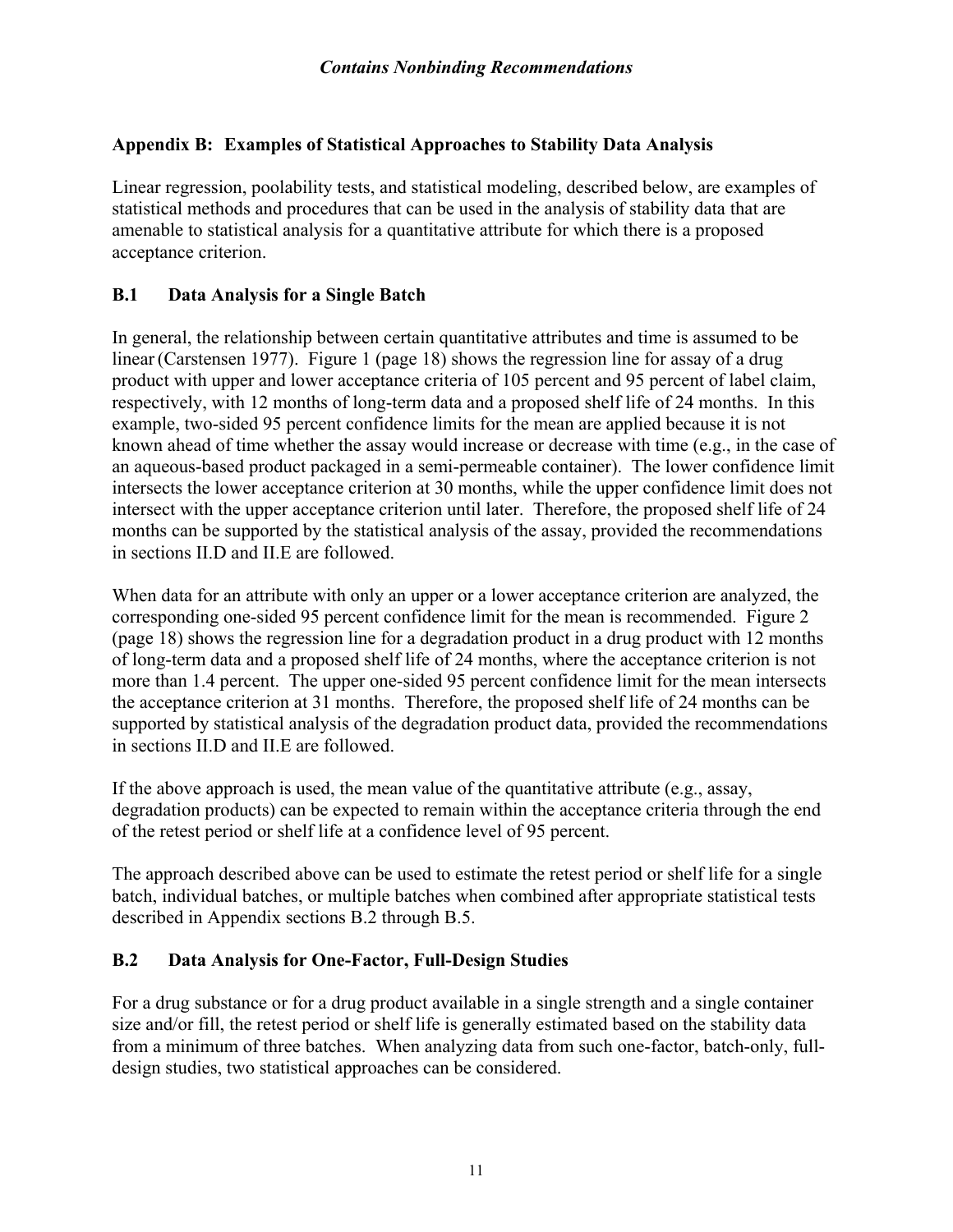- The objective of the first approach is to determine whether the data from all batches support the proposed retest period or shelf life.
- The objective of the second approach, testing for poolability, is to determine whether the data from different batches can be combined for an overall estimate of a single retest period or shelf life.

#### **B.2.1 Evaluating whether all batches support the proposed retest period or shelf life**

The objective of this approach is to evaluate whether the estimated retest periods or shelf lives from all batches are longer than the one proposed. Retest periods or shelf lives for individual batches should first be estimated using the procedure described in Appendix section B.1 with individual intercepts, individual slopes, and the pooled mean square error calculated from all batches. If each batch has an estimated retest period or shelf life longer than that proposed, the proposed retest period or shelf life will generally be considered appropriate, as long as the guidance for extrapolation in sections II.D and II.E is followed. There is generally no need to perform poolability tests or identify the most reduced model. If, however, one or more of the estimated retest periods or shelf lives are shorter than that proposed, poolability tests can be performed to determine whether the batches can be combined to estimate a longer retest period or shelf life.

Alternatively, the above approach can be taken during the pooling process described in Appendix section B.2.2. If the regression lines for the batches are found to have a common slope and the estimated retest periods or shelf lives based on the common slope and individual intercepts are all longer than the proposed retest period or shelf life, there is generally no need to continue to test the intercepts for poolability.

## **B.2.2 Testing for poolability of batches**

## B.2.2.1 Analysis of covariance

Before pooling the data from several batches to estimate a retest period or shelf life, a preliminary statistical test should be performed to determine whether the regression lines from different batches have a common slope and a common time-zero intercept. Analysis of covariance (ANCOVA) can be employed, where time is considered the covariate, to test the differences in slopes and intercepts of the regression lines among batches. Each of these tests should be conducted using a significance level of 0.25 to compensate for the expected low power of the design due to the relatively limited sample size in a typical formal stability study.

If the test rejects the hypothesis of equality of slopes (i.e., if there is a significant difference in slopes among batches), it is not considered appropriate to combine the data from all batches. The retest periods or shelf lives for individual batches in the stability study can be estimated by applying the approach described in Appendix section B.1 using individual intercepts and individual slopes and the pooled mean square error calculated from all batches. The shortest estimate among the batches should be chosen as the retest period or shelf life for all batches.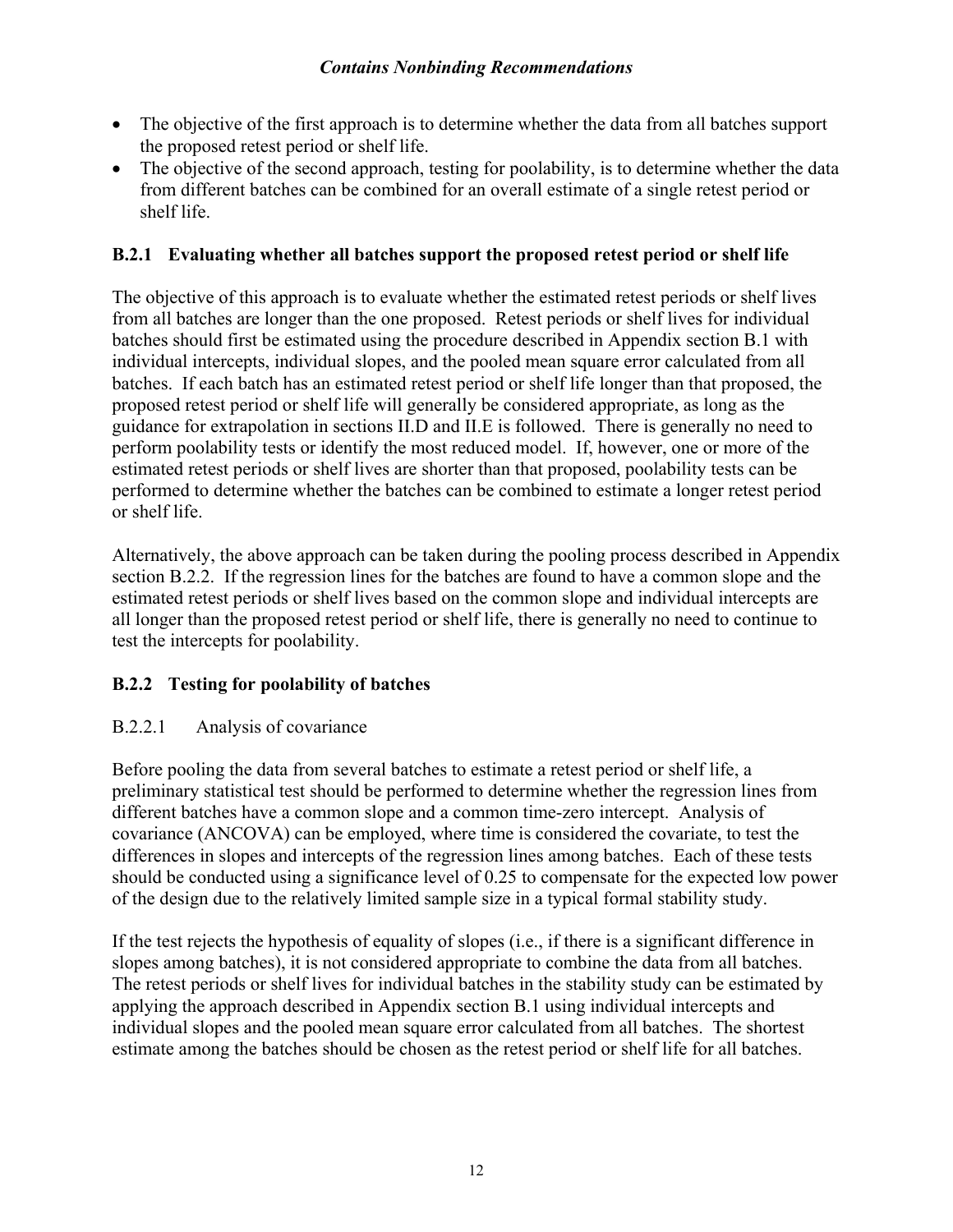If the test rejects the hypothesis of equality of intercepts but fails to reject that the slopes are equal (i.e., if there is a significant difference in intercepts but no significant difference in slopes among the batches), the data can be combined for the purpose of estimating the common slope. The retest periods or shelf lives for individual batches in the stability study should be estimated by applying the approach described in Appendix section B.1, using the common slope and individual intercepts. The shortest estimate among the batches should be chosen as the retest period or shelf life for all batches.

If the tests for equality of slopes and equality of intercepts do not result in rejection at a level of significance of 0.25 (i.e., if there is no significant difference in slope and intercepts among the batches), the data from all batches can be combined. A single retest period or shelf life can be estimated from the combined data by using the approach described in Appendix section B.1 and applied to all batches. The estimated retest period or shelf life from the combined data is usually longer than that from individual batches because the width of the confidence limit(s) for the mean will become narrower as the amount of data increases when batches are combined.

The pooling tests described above should be performed in a proper order such that the slope terms are tested before the intercept terms. The most reduced model (i.e., individual slopes, common slope with individual intercepts, or common slope with common intercept, as appropriate) can be selected for retest period or shelf life estimation.

#### B.2.2.2 Other methods

Statistical procedures(Ruberg and Stegeman 1991; Ruberg and Hsu 1992; Shao and Chow 1994; Murphy and Weisman 1990; Yoshioka et al. 1997) other than those described above can be used in retest period or shelf life estimation. For example, if it is possible to decide in advance the acceptable difference in slope or in mean retest period or shelf life among batches, an appropriate procedure for assessing the equivalence in slope or in mean retest period or shelf life can be used to determine the data poolability. However, such a procedure should be prospectively defined, evaluated, and justified and, where appropriate, discussed with the regulatory authority. A simulation study can be useful, if applicable, to demonstrate that the statistical properties of the alternative procedure selected are appropriate (Chen et al. 1997).

#### **B.3 Data Analysis for Multi-Factor, Full-Design Studies**

The stability of the drug product could differ to a certain degree among different factor combinations in a multi-factor, full-design study. Two approaches can be considered when analyzing such data.

- The objective of the first approach is to determine whether the data from all factor combinations support the proposed shelf life.
- The objective of the second approach, testing for poolability, is to determine whether the data from different factor combinations can be combined for an overall estimate of a single shelf life.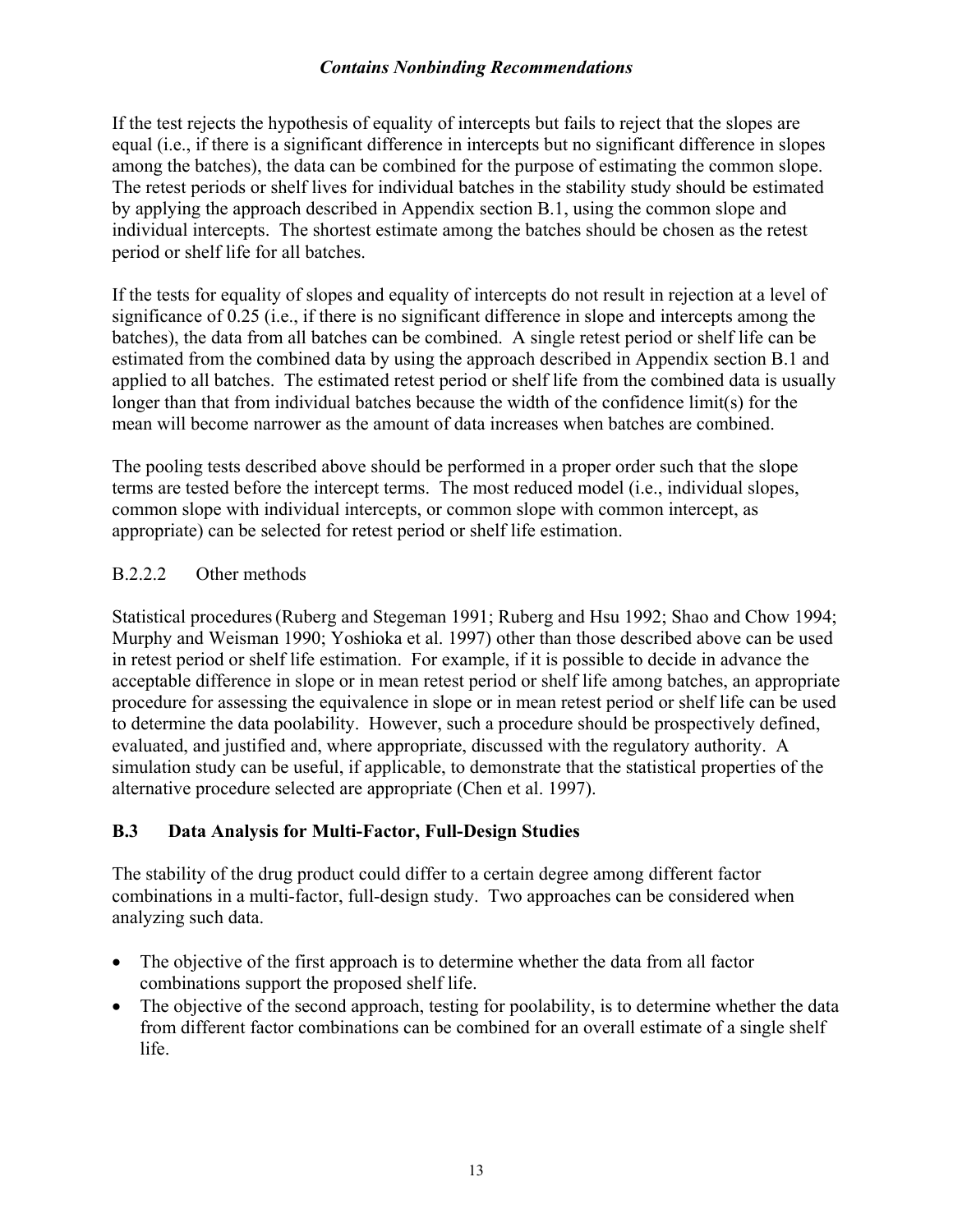#### **B.3.1 Evaluating whether all factor combinations support the proposed shelf life**

The objective of this approach is to evaluate whether the estimated shelf lives from all factor combinations are longer than the one proposed. A statistical model that includes all appropriate factors and factor combinations should be constructed as described in Appendix section B.3.2.2.1, and the shelf life should be estimated for each level of each factor and factor combination.

If all shelf lives estimated by the original model are longer than the proposed shelf life, further model building is considered unnecessary and the proposed shelf life will generally be appropriate as long as the guidance in sections II.D and II.E is followed. If one or more of the estimated shelf lives fall short of the proposed shelf life, model building as described in Appendix section B.3.2.2.1 can be employed. However, it is considered unnecessary to identify the final model before evaluating whether the data support the proposed shelf life. Shelf lives can be estimated at each stage of the model building process, and if all shelf lives at any stage are longer than the one proposed, further attempts to reduce the model are considered unnecessary.

This approach can simplify the data analysis of a complicated multi-factor stability study compared to the data analysis described in Appendix section B.3.2.2.1.

#### **B.3.2 Testing for poolability**

The stability data from different combinations of factors should not be combined unless supported by statistical tests for poolability.

B.3.2.1 Testing for poolability of batch factor only

If each factor combination is considered separately, the stability data can be tested for poolability of batches only, and the shelf life for each non-batch factor combination can be estimated separately by applying the procedure described in Appendix section B.2. For example, for a drug product available in two strengths and four container sizes, eight sets of data from the 2x4 strength-size combinations can be analyzed and eight separate shelf lives should be estimated accordingly. If a single shelf life is desired, the shortest estimated shelf life among all factor combinations should become the shelf life for the product. However, this approach does not take advantage of the available data from all factor combinations, thus generally resulting in shorter shelf lives than does the approach in Appendix section B.3.2.2.

B.3.2.2 Testing for poolability of all factors and factor combinations

If the stability data are tested for poolability of all factors and factor combinations and the results show that the data can be combined, a single shelf life longer than that estimated based on individual factor combinations is generally obtainable. The shelf life is longer because the width of the confidence limit(s) for the mean will become narrower as the amount of data increases when different factors, such as batches, strengths, container sizes, and/or fills, are combined.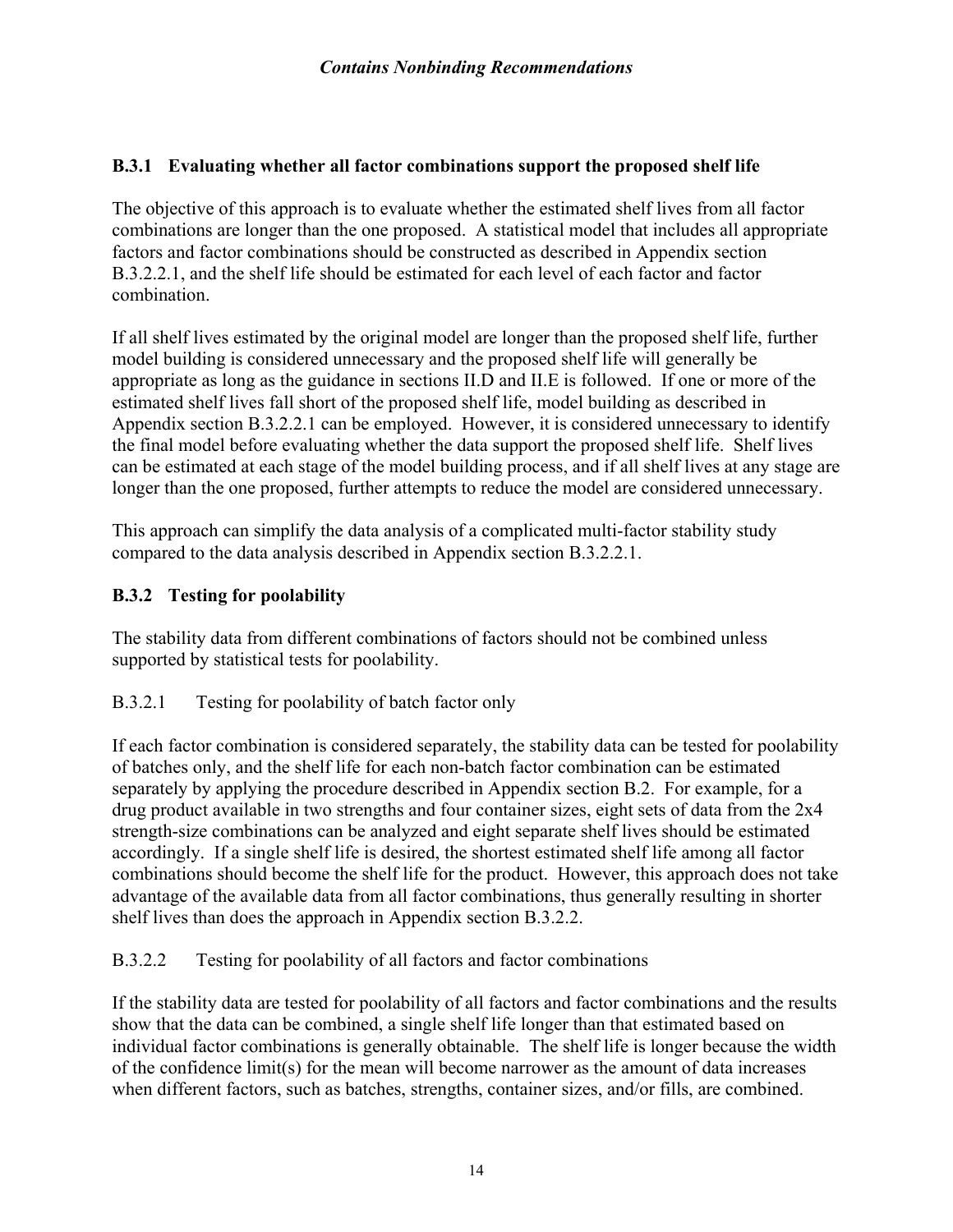#### *B.3.2.2.1 Analysis of covariance*

Analysis of covariance can be employed to test the difference in slopes and intercepts of the regression lines among factors and factor combinations (Chen et al. 1997; Fairweather et al. 1995). The purpose of the procedure is to determine whether data from multiple factor combinations can be combined for the estimation of a single shelf life.

The full statistical model should include the intercept and slope terms of all main effects and interaction effects and a term reflecting the random error of measurement. If it can be justified that the higher order interactions are very small, there is generally no need to include these terms in the model. In cases where the analytical results at the initial time point are obtained from the finished dosage form prior to its packaging, the container intercept term can be excluded from the full model because the results are common among the different container sizes and/or fills.

The tests for poolability should be specified to determine whether there are statistically significant differences among factors and factor combinations. Generally, the pooling tests should be performed in a proper order such that the slope terms are tested before the intercept terms and the interaction effects are tested before the main effects. For example, the tests can start with the slope and then the intercept terms of the highest order interaction, and proceed to the slope and then the intercept terms of the simple main effects. The most reduced model, obtained when all remaining terms are found to be statistically significant, can be used to estimate the shelf lives.

All tests should be conducted using appropriate levels of significance. It is recommended that a significance level of 0.25 be used for batch-related terms, and a significance level of 0.05 be used for non-batch-related terms. If the tests for poolability show that the data from different factor combinations can be combined, the shelf life can be estimated according to the procedure described in Appendix section B.1 using the combined data.

If the tests for poolability show that the data from certain factors or factor combinations should not be combined, either of two alternatives can be applied: (1) a separate shelf life can be estimated for each level of the factors and of the factor combinations remaining in the model; or (2) a single shelf life can be estimated based on the shortest estimated shelf life among all levels of factors and factor combinations remaining in the model.

#### *B.3.2.2.2 Other methods*

Alternative statistical procedures (Ruberg and Stegeman 1991; Ruberg and Hsu 1992; Shao and Chow 1994; Murphy and Weisman 1990; Yoshioka et al. 1997) to those described above can be applied. For example, an appropriate procedure for assessing the equivalence in slope or in mean shelf life can be used to determine the data poolability. However, such a procedure should be prospectively defined, evaluated, properly justified, and, where appropriate, discussed with the regulatory authority. A simulation study can be useful, if applicable, to demonstrate that the statistical properties of the alternative procedure selected are appropriate (Chen et al. 1997).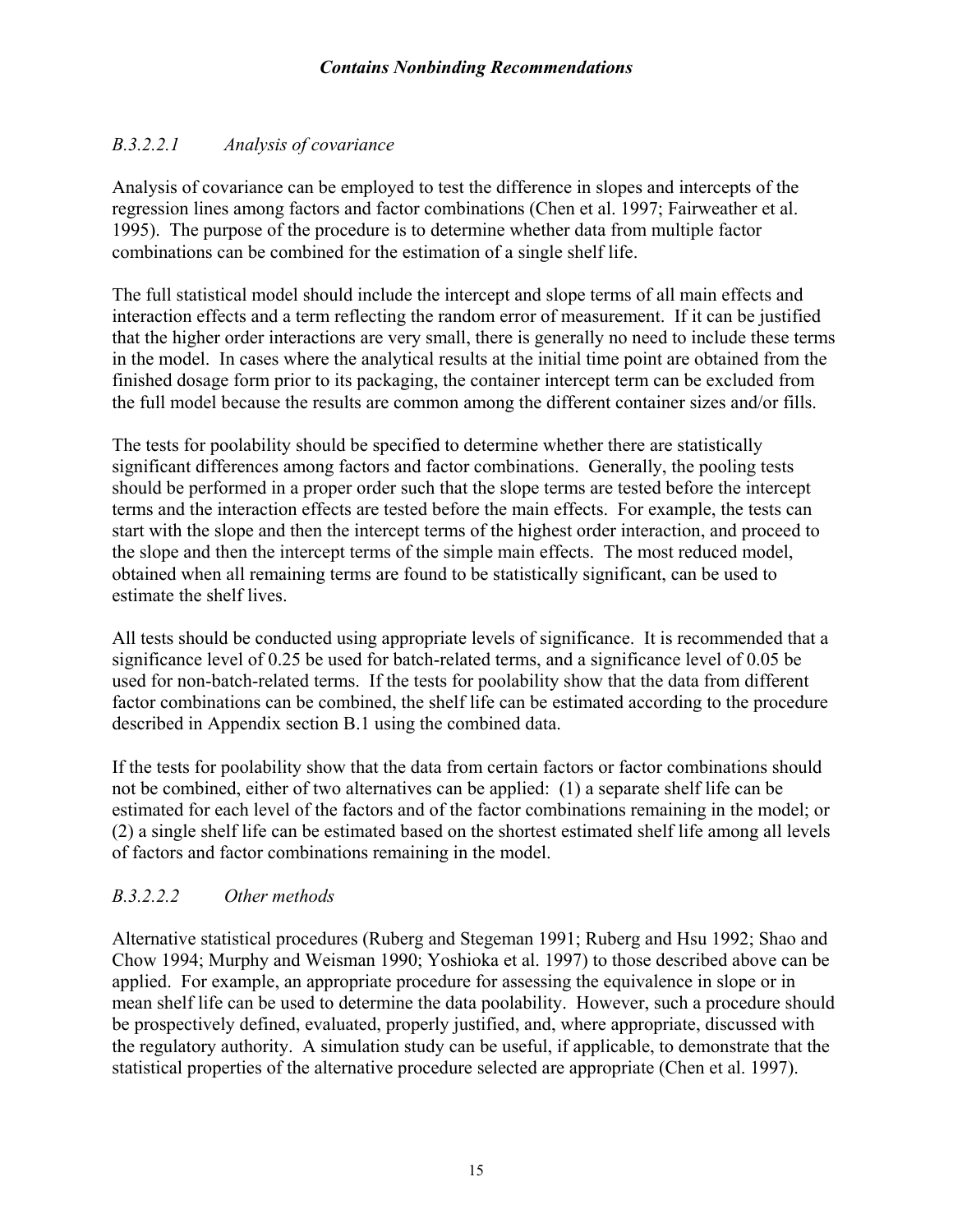#### **B.4 Data Analysis For Bracketing Design Studies**

The statistical procedures described in Appendix section B.3 can be applied to the analysis of stability data obtained from a bracketing design study. For example, for a drug product available in three strengths (S1, S2, and S3) and three container sizes (P1, P2, and P3) and studied according to a bracketing design where only the two extremes of the container sizes (P1 and P3) are tested, six sets of data from the 3x2 strength-size combinations will be obtained. The data can be analyzed separately for each of the six combinations for shelf life estimation according to Appendix section B.3.2.1, or tested for poolability prior to shelf life estimation according to Appendix section B.3.2.2.

The bracketing design assumes that the stability of the intermediate strengths or sizes is represented by the stability at the extremes. If the statistical analysis indicates that the stability of the extreme strengths or sizes is different, the intermediate strengths or sizes should be considered no more stable than the least stable extreme. For example, if P1 from the above bracketing design is found to be less stable than P3, the shelf life for P2 should not exceed that for P1. No interpolation between P1 and P3 should be considered.

#### **B.5 Data Analysis For Matrixing Design Studies**

A matrixing design has only a fraction of the total number of samples tested at any specified time point. Therefore, it is important to ascertain that all factors and factor combinations that can have an impact on shelf life estimation have been appropriately tested. For a meaningful interpretation of the study results and shelf life estimation, certain assumptions should be made and justified. For instance, the assumption that the stability of the samples tested represents the stability of all samples should be valid. In addition, if the design is not balanced, some factors or factor interactions might not be estimable. Furthermore, for different levels of factor combinations to be poolable, it might have to be assumed that the higher order factor interactions are negligible. Because it is usually impossible to statistically test the assumption that the higher order terms are negligible, a matrixing design should be used only when it is reasonable to assume that these interactions are indeed very small, based on supporting data.

The statistical procedure described in Appendix section B.3 can be applied to the analysis of stability data obtained from a matrixing design study. The statistical analysis should clearly identify the procedure and assumptions used. For instance, the assumptions underlying the model in which interaction terms are negligible should be stated. If a preliminary test is performed for the purpose of eliminating factor interactions from the model, the procedure used should be provided and justified. The final model on which the estimation of shelf life will be based should be stated. The estimation of shelf life should be performed for each of the terms remaining in the model. The use of a matrixing design can result in an estimated shelf life shorter than that resulting from a full design.

Where bracketing and matrixing are combined in one design, the statistical procedure described in Appendix section B.3 can be applied.

#### **B.6 References**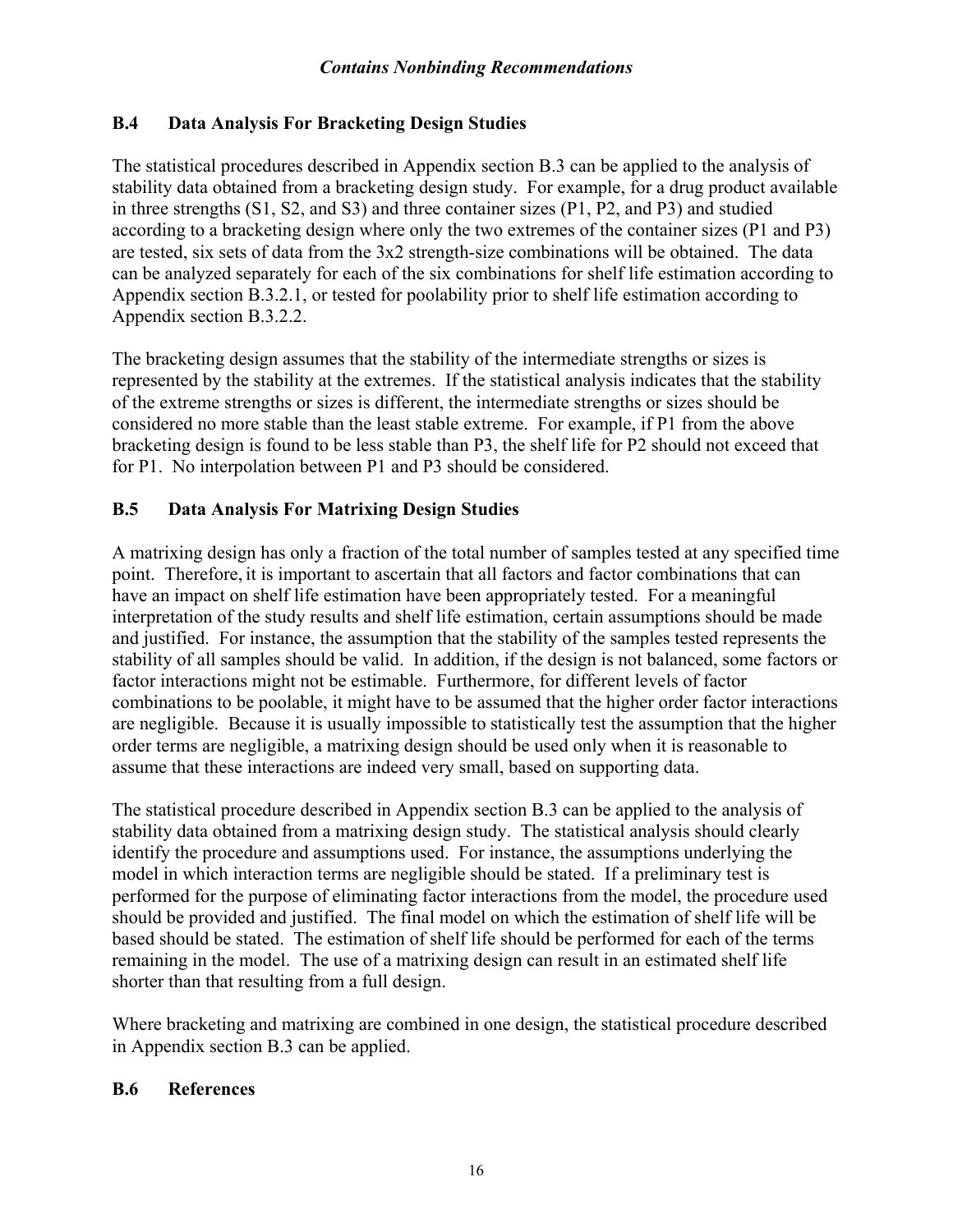- Carstensen, J.T., "Stability and Dating of Solid Dosage Forms," *Pharmaceutics of Solids and Solid Dosage Forms*, Wiley-Interscience, 182-185, 1977.
- Chen, J.J., Ahn, H., and Tsong, Y., "Shelf-life Estimation for Multifactor Stability Studies," *Drug Inf. Journal*, 31:573-587, 1997.
- Fairweather, W., Lin, T.D., and Kelly, R., "Regulatory, Design, and Analysis Aspects of Complex Stability Studies," *J. Pharm. Sci*., 84:1322-1326, 1995.
- Murphy, J.R. and Weisman, D., "Using Random Slopes for Estimating Shelf-life," *Proceedings of American Statistical Association of the Biopharmaceutical Section*, 196- 200, 1990.
- Ruberg, S.J. and Hsu, J.C., "Multiple Comparison Procedures for Pooling Batches in Stability Studies," *Technometrics*, 34:465-472, 1992.
- Ruberg, S.J. and Stegeman, J.W., "Pooling Data for Stability Studies: Testing the Equality of Batch Degradation Slopes," *Biometrics*, 47:1059-1069, 1991.
- Shao, J. and Chow, S.C., "Statistical Inference in Stability Analysis," *Biometrics*, 50:753-763, 1994.
- Yoshioka, S., Aso, Y., and Kojima, S., "Assessment of Shelf-life Equivalence of Pharmaceutical Products," *Chem. Pharm. Bull.*, 45:1482-1484, 1997.